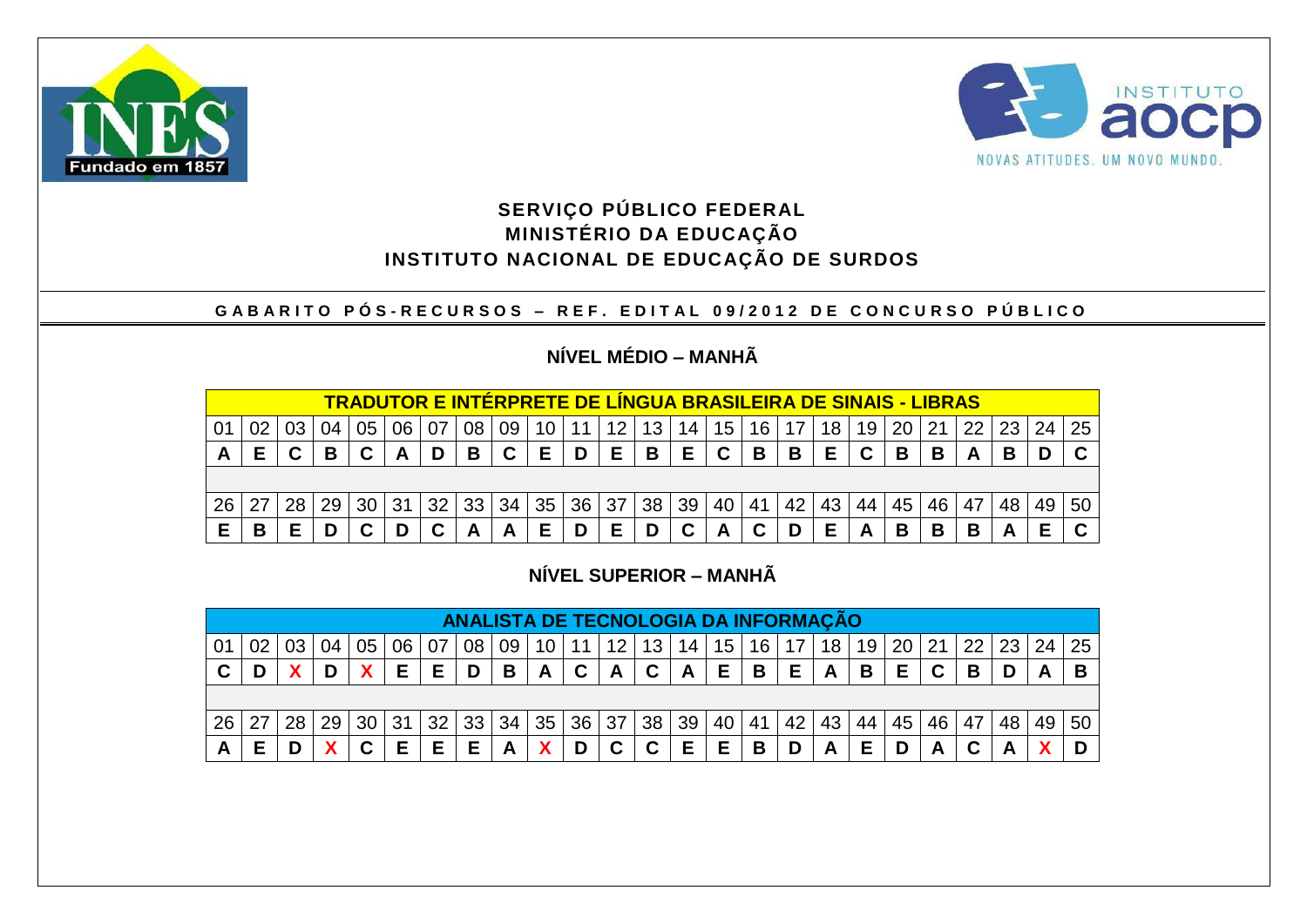|                |    |    |    |    |    |    |        |    |    |    | <b>ARQUIVISTA</b> |    |    |    |    |    |    |    |    |    |    |    |    |    |
|----------------|----|----|----|----|----|----|--------|----|----|----|-------------------|----|----|----|----|----|----|----|----|----|----|----|----|----|
| 0 <sup>1</sup> | 02 |    | 04 | 05 | 06 | 07 | 08     | 09 | 10 | 11 | 12                | 13 | 14 | 15 | 16 | 17 | 18 | 19 | 20 | 21 | 22 | 23 | 24 | 25 |
| C              | D  |    |    |    | Е  | E  | D      | В  | A  | C  | A                 | C  | A  | Е  | В  | Е  | A  | В  | Е  |    | В  |    |    |    |
|                |    |    |    |    |    |    |        |    |    |    |                   |    |    |    |    |    |    |    |    |    |    |    |    |    |
| 26             | 27 | 28 | 29 | 30 | 31 | 32 | 33     | 34 | 35 | 36 | 37                | 38 | 39 | 40 | 41 | 42 | 43 | 44 | 45 | 46 | 47 | 48 | 49 | 50 |
| A              | D  | Α  | E  |    | В  | В  | ⌒<br>v | A  | A  | Е  | ◠                 |    |    | A  | A  | в  | С  | В  | В  |    |    | г  |    |    |

|    |    |    |    |    |    |    |    |    |    | <b>ASSISTENTE SOCIAL</b> |    |                          |    |    |                 |    |                 |    |    |    |    |    |    |    |
|----|----|----|----|----|----|----|----|----|----|--------------------------|----|--------------------------|----|----|-----------------|----|-----------------|----|----|----|----|----|----|----|
| 01 | 02 |    |    | 05 | 06 | 07 | 08 | 09 | 10 | 11                       | 12 |                          | 14 | 15 | 16 <sub>1</sub> | 17 | 18 <sub>1</sub> | 19 | 20 | 21 | つつ | 23 | 24 | 25 |
| C  | D  |    | D  |    | Е  | Е  | D  | В  | A  | В                        | C  |                          | C  | B  | Е               | Е  | В               | Е  | В  | В  | Е  |    | A  |    |
|    |    |    |    |    |    |    |    |    |    |                          |    |                          |    |    |                 |    |                 |    |    |    |    |    |    |    |
| 26 |    | 28 | 29 | 30 | 31 | 32 | 33 | 34 | 35 | 36                       | 37 | 38                       | 39 | 40 | 41              | 42 | 43              | 44 | 45 | 46 | 47 | 48 | 49 | 50 |
| В  | A  |    |    |    | 灬  | F  | F  | r  |    | D                        | Е  | $\overline{\phantom{a}}$ | B  | B  | В               | A  | ◠               |    | D  | D  | Е  |    |    |    |

|                |    |    |    |    |    |    |        |    |     |    | <b>ENFERMEIRO</b> |    |        |    |    |     |    |    |    |    |     |    |    |    |
|----------------|----|----|----|----|----|----|--------|----|-----|----|-------------------|----|--------|----|----|-----|----|----|----|----|-----|----|----|----|
| 0 <sup>1</sup> | 02 |    |    |    | 06 |    | 08     | 09 | 1 ∩ |    | 12                | 13 | 14     | 15 | 16 | 1 7 | 18 | 19 | 20 | 21 | -22 | 23 | 24 | 25 |
| С              |    |    |    |    | Е  | Е  | D      | B  | A   | В  | ◠<br>◡            | D  | ◠<br>◡ | В  | Е  | Е   | B  | Е  | В  |    | n   | Е  |    |    |
|                |    |    |    |    |    |    |        |    |     |    |                   |    |        |    |    |     |    |    |    |    |     |    |    |    |
| 26             | 27 | 28 | 29 | 30 | 31 | 32 | 33     | 34 | 35  | 36 | 37                | 38 | 39     | 40 | 41 | 42  | 43 | 44 | 45 | 46 | 47  | 48 | 49 | 50 |
| A              | B  | F  |    | A  |    | В  | r<br>v | Е  | В   | A  | ⌒<br>v            | D  | E      | В  | Е  |     |    | n  | В  |    |     | n. |    |    |

|                |                                                                                                  |    |    |    |    |    |    |    |        |    | <b>FISIOTERAPEUTA</b> |    |    |                 |                 |    |                 |    |    |    |        |                 |    |    |
|----------------|--------------------------------------------------------------------------------------------------|----|----|----|----|----|----|----|--------|----|-----------------------|----|----|-----------------|-----------------|----|-----------------|----|----|----|--------|-----------------|----|----|
| 0 <sup>1</sup> | 02                                                                                               |    | 04 |    | 06 | 07 | 08 | 09 | 10     | 11 | 12                    | 13 | 14 | 15 <sub>1</sub> | 16 <sub>1</sub> |    | 18 <sub>1</sub> | 19 | 20 | 21 | 22     | 23 <sup>1</sup> | 24 | 25 |
| C              | E<br>Е<br>F<br>B<br>F<br>F<br>Е<br>Е<br>Ĉ<br>В<br>В<br>В<br>В<br>D<br>В<br>r<br>D<br>A<br>◡<br>ັ |    |    |    |    |    |    |    |        |    |                       |    |    |                 |                 |    |                 |    |    |    |        |                 |    |    |
|                |                                                                                                  |    |    |    |    |    |    |    |        |    |                       |    |    |                 |                 |    |                 |    |    |    |        |                 |    |    |
| 26             | 27                                                                                               | 28 | 29 | 30 | 31 | 32 | 33 | 34 | 35     | 36 | 37                    | 38 | 39 | 40              | 41              | 42 | 43              | 44 | 45 | 46 | 47     | 48              | 49 | 50 |
| в              | В                                                                                                |    |    |    | D  |    | A  | В  | ◠<br>◡ | ື  | D                     | Е  | A  | A               | Е               |    | В               |    | A  | F  | A<br>ື | $\mathsf{A}$    |    |    |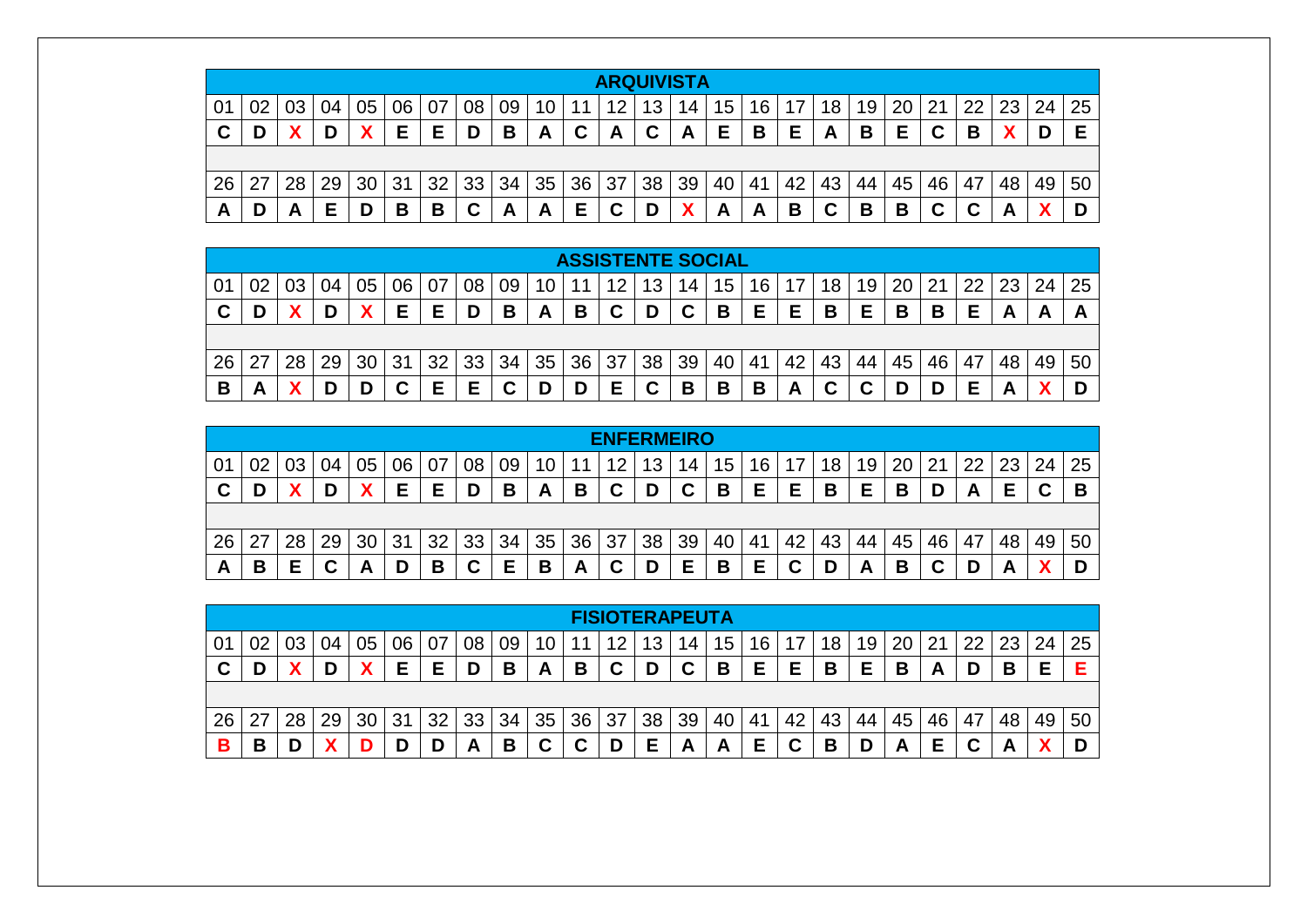|                |    |    |    |    |    |     |    |    |                 |    | <b>FONOAUDIÓLOGO</b> |    |    |    |    |    |    |    |    |    |    |    |    |    |
|----------------|----|----|----|----|----|-----|----|----|-----------------|----|----------------------|----|----|----|----|----|----|----|----|----|----|----|----|----|
| 0 <sup>1</sup> | 02 |    | 04 | 05 | 06 | -07 | 08 | 09 | 10 <sub>1</sub> | 11 | 12                   | 13 | 14 | 15 | 16 |    | 18 | 19 | 20 | 21 | 22 | 23 | 24 | 25 |
| C              | D  |    |    |    | F  | F   | D  | В  | A               | В  | C                    | D  | C  | В  | Е  | Е  | B  | F  | B  | F  | D  | A  | F  |    |
|                |    |    |    |    |    |     |    |    |                 |    |                      |    |    |    |    |    |    |    |    |    |    |    |    |    |
| 26             | 27 | 28 | 29 | 30 | 31 | 32  | 33 | 34 | 35              | 36 | 37                   | 38 | 39 | 40 | 41 | 42 | 43 | 44 | 45 | 46 | 47 | 48 | 49 | 50 |
| C              | В  |    | r  | В  | Е  | E   | B  |    | A               |    | C                    | B  | Е  | A  | B  | C  | D  | A  | В  |    |    | г  |    |    |

|    |    |    |    |    |    |    |    |              |    | FONOAUDIÓLOGO - ATUAÇÃO: AUDIOLOGIA |                 |             |                 |                 |    |    |    |                 |    |                 |    |       |    |
|----|----|----|----|----|----|----|----|--------------|----|-------------------------------------|-----------------|-------------|-----------------|-----------------|----|----|----|-----------------|----|-----------------|----|-------|----|
|    |    |    | 05 | 06 |    | 08 | 09 | 10           | 11 | 12                                  | 13 <sup>°</sup> | 14          | 15 <sup>1</sup> | 16 <sub>1</sub> |    | 18 | 19 | 20 <sup>1</sup> | 21 | 22 <sub>1</sub> |    | 23 24 | 25 |
| C  |    |    |    | Е  | E. | D  | B  | $\mathsf{A}$ | B  | $\mathbf C$                         | D               | $\mathbf C$ | B               | E.              | Е  | B  | Е  | B               | Е  | В               | В  |       | C  |
|    |    |    |    |    |    |    |    |              |    |                                     |                 |             |                 |                 |    |    |    |                 |    |                 |    |       |    |
| 26 | 28 | 29 | 30 | 31 | 32 | 33 | 34 | 35           | 36 | 37                                  | 38 <sub>1</sub> | 39          | 40 l            | 41              | 42 | 43 | 44 | 45              | 46 | 47              | 48 | 49    | 50 |
| Е  |    |    | В  |    |    |    |    | D            | E  | Е                                   | B               | Α           |                 |                 |    | Е  |    | Е               | B  |                 |    |       |    |

|                |    |    |    |    |    |    |    |     |    | <b>NUTRICIONISTA</b> |    |    |    |    |    |    |    |    |    |     |    |    |    |
|----------------|----|----|----|----|----|----|----|-----|----|----------------------|----|----|----|----|----|----|----|----|----|-----|----|----|----|
| 0 <sup>4</sup> | 02 |    |    | 06 |    | 08 | 09 | 1 ∩ |    | 12                   | 13 | 14 | 15 | 16 | ⇁  | 18 | 19 | 20 | 21 | -22 | 23 | 24 | 25 |
| C              |    | D  |    | Е  | Е  | D  | В  | A   | В  | C                    | D  | C  | B  | Е  | Е  | В  | Е  | В  | В  |     |    | D  | C  |
|                |    |    |    |    |    |    |    |     |    |                      |    |    |    |    |    |    |    |    |    |     |    |    |    |
| 26             | 27 | 29 | 30 | 31 | 32 | 33 | 34 | 35  | 36 | 37                   | 38 | 39 | 40 | 41 | 42 | 43 | 44 | 45 | 46 | 47  | 48 | 49 | 50 |
| В              |    | Е  | F  | A  |    | A  | Е  | B   |    | ⌒                    | A  | Е  | A  | Е  | A  | ⌒  | В  |    |    |     | Γ, |    |    |

|    |     |                 |        |    |    |    |    |    |    |                 | <b>PSICÓLOGO</b> |                 |    |    |    |                 |    |    |                 |    |    |    |                      |    |
|----|-----|-----------------|--------|----|----|----|----|----|----|-----------------|------------------|-----------------|----|----|----|-----------------|----|----|-----------------|----|----|----|----------------------|----|
| 01 | 02  |                 | 04     | 05 | 06 | 07 | 08 | 09 | 10 | 11              | 12               | 13 <sub>1</sub> | 14 | 15 | 16 | 17 <sup>2</sup> | 18 | 19 | 20 <sub>1</sub> | 21 | 22 |    | $23 \mid 24 \mid 25$ |    |
| C  | D   |                 |        |    | Е  | Е  | D  | В  | A  | B               | $\mathbf c$      | D               | C  | B  | Е  | Е               | B  | Е  | B               | D  | Е  | В  | ◠                    | A  |
|    |     |                 |        |    |    |    |    |    |    |                 |                  |                 |    |    |    |                 |    |    |                 |    |    |    |                      |    |
| 26 | -27 | 28 <sub>1</sub> | 29     | 30 | 31 | 32 | 33 | 34 | 35 | 36 <sup>1</sup> | 37               | 38              | 39 | 40 | 41 | 42              | 43 | 44 | 45              | 46 | 47 | 48 | 49                   | 50 |
| B  | A   | В               | ◠<br>v | A  | C  | Е  | C  | A  | B  | A               | C                | A               | D  | Е  | D  |                 | Е  | D  | B               |    | D  | A  |                      |    |